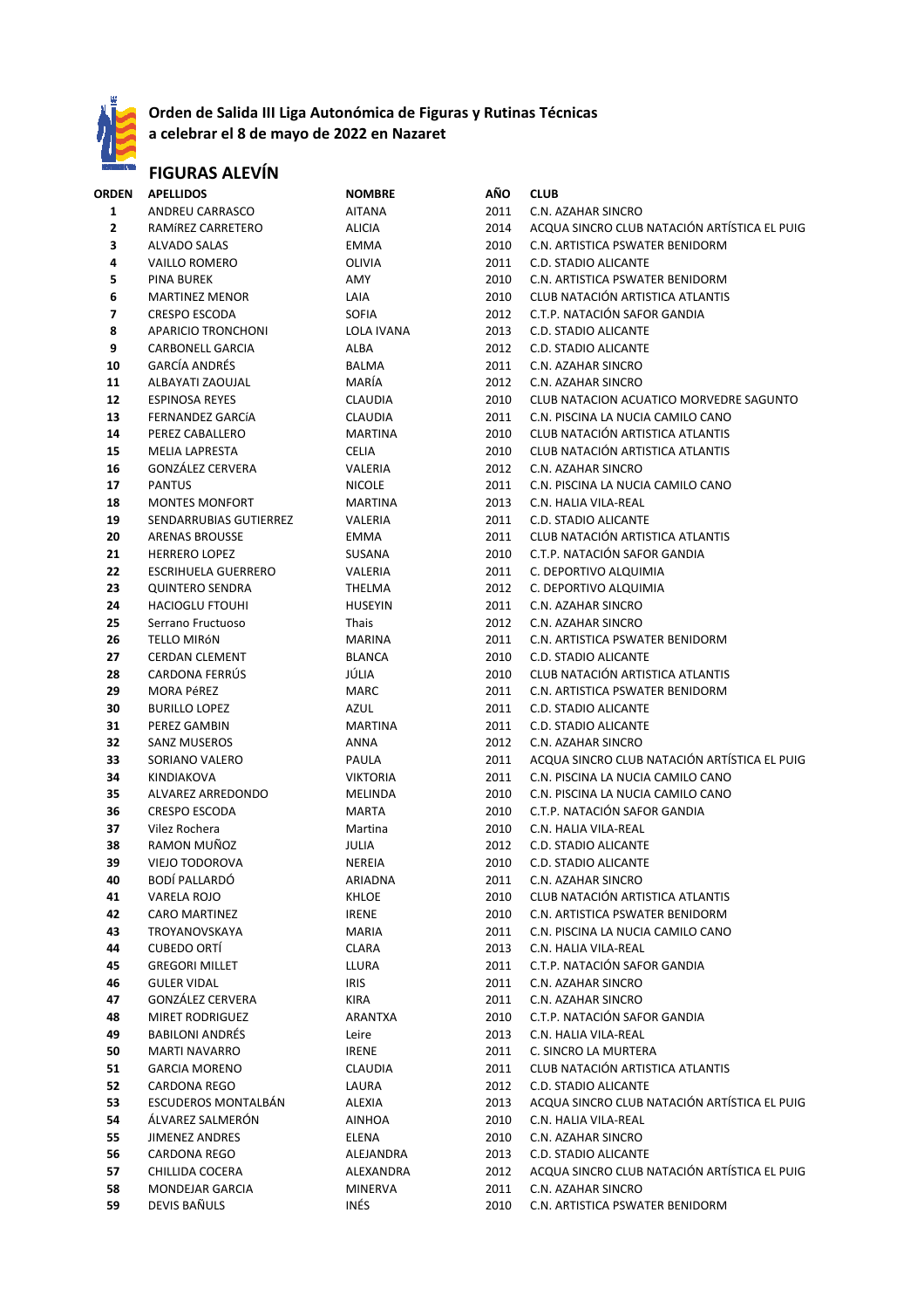| Puig López        | Noa         | 2011 | C.N. HALIA VILA-REAL                         |
|-------------------|-------------|------|----------------------------------------------|
| RUIZ JIMENEZ      | ALICIA      | 2011 | C.N. ARTISTICA PSWATER BENIDORM              |
| RAMÍREZ CARRETERO | NOELIA      | 2012 | ACQUA SINCRO CLUB NATACIÓN ARTÍSTICA EL PUIG |
| CHAVARRIAS GARCÍA | <b>NAIA</b> | 2012 | ACQUA SINCRO CLUB NATACIÓN ARTÍSTICA EL PUIG |
| PORTER CEBRIAN    | AITANA      | 2010 | ACQUA SINCRO CLUB NATACIÓN ARTÍSTICA EL PUIG |
|                   |             |      |                                              |

## **FIGURAS INFANTIL**

|              | <b>FIGURAS INFANTIL</b>                     |                        |              |                                                                            |
|--------------|---------------------------------------------|------------------------|--------------|----------------------------------------------------------------------------|
| <b>ORDEN</b> | <b>APELLIDOS</b>                            | <b>NOMBRE</b>          | AÑO          | <b>CLUB</b>                                                                |
| $\mathbf{1}$ | SANCHEZ CIMADEVILLA                         | <b>INES</b>            | 2007         | CLUB NATACIÓN ARTISTICA ATLANTIS                                           |
| 2            | PASTOR MOSQUEIRA                            | <b>CLAUDIA</b>         | 2008         | C.N. ARTISTICA PSWATER BENIDORM                                            |
| 3            | SORIANO TERCERO                             | <b>RUT</b>             | 2008         | C.N. AZAHAR SINCRO                                                         |
| 4            | <b>MAKSYMETS TSAREVA</b>                    | <b>NIKOL</b>           | 2009         | CLUB NATACIÓN ARTISTICA ATLANTIS                                           |
| 5            | <b>ALVAREZ VICENTE</b>                      | <b>NAIA</b>            | 2008         | C.N. ARTISTICA PSWATER BENIDORM                                            |
| 6            | <b>HIDALGO LLINARES</b>                     | <b>IRENE</b>           | 2009         | C.N. ARTISTICA PSWATER BENIDORM                                            |
| 7            | <b>MORENO BALLESTER</b>                     | JÚLIA                  | 2008         | CLUB NATACIÓN ARTISTICA ATLANTIS                                           |
| 8            | <b>GUIRAO MONZONÍS</b>                      | <b>LILA</b>            | 2007         | C.N. HALIA VILA-REAL                                                       |
| 9            | CALDERÓN MARTÍN                             | CARMEN                 | 2007         | CLUB NATACIÓN ARTISTICA ATLANTIS                                           |
| 10           | <b>GARCIA ANREUS</b>                        | <b>SOFIA</b>           | 2009         | CLUB NATACION ACUATICO MORVEDRE SAGUNTO                                    |
| 11           | <b>GHULAM AYARD</b>                         | LARA                   | 2007         | C.N. AZAHAR SINCRO                                                         |
| 12           | MARTINEZ BERNALDEZ                          | <b>JOANNA</b>          | 2008         | CLUB NATACIÓN ARTISTICA ATLANTIS                                           |
| 13           | <b>ALVAREZ ALVES</b>                        | <b>BRIANNA</b>         | 2007         | C.N. ARTISTICA PSWATER BENIDORM                                            |
| 14           | REQUENA GONZALEZ                            | ANGELA                 | 2009         | C. SINCRO LA MURTERA                                                       |
| 15           | ABDELHAK                                    | <b>MALIKA</b>          | 2008         | CLUB NATACIÓN ARTISTICA ATLANTIS                                           |
| 16           | <b>MONTAGNE</b>                             | <b>EUGENIE</b>         | 2008         | CLUB NATACIÓN ARTISTICA ATLANTIS                                           |
| 17           | <b>MARTINEZ PUIG</b>                        | RAQUEL                 | 2009         | C.T.P. NATACIÓN SAFOR GANDIA                                               |
| 18           | KARETNAYA                                   | <b>DINA</b>            | 2008         | CLUB NATACION ACUATICO MORVEDRE SAGUNTO                                    |
| 19           | <b>ALCAIDE CHICANO</b>                      | <b>ANA</b>             | 2009         | CLUB NATACIÓN ARTISTICA ATLANTIS                                           |
| 20           | MONCAYO DIAZ                                | <b>ALISEDA</b>         | 2009         | C.N. PISCINA LA NUCIA CAMILO CANO                                          |
| 21           | <b>LOSILLA PUERTA</b>                       | <b>EMMA</b>            | 2008         | C.N. ARTISTICA PSWATER BENIDORM                                            |
| 22           | <b>BRIGGS GONZALEZ</b>                      | <b>ALLISON ANTONIA</b> | 2009         | C.N. AZAHAR SINCRO                                                         |
| 23           | LASCAU                                      | <b>STEFANY</b>         | 2009         | C.N. ARTISTICA PSWATER BENIDORM                                            |
| 24           | <b>RUFAT QUISPE</b>                         | <b>JOANA</b>           | 2009         | C.N. PISCINA LA NUCIA CAMILO CANO                                          |
| 25           | PEIRO CANOVES                               | <b>NEREA</b>           | 2008         | C. SINCRO LA MURTERA                                                       |
| 26           | CERVERA FERNANDEZ                           | CARLA                  | 2007         | CLUB NATACION ACUATICO MORVEDRE SAGUNTO                                    |
| 27           | <b>CAMPOS ESTRADA</b>                       | <b>GRACI</b>           | 2008         | C.N. ARTISTICA PSWATER BENIDORM                                            |
| 28           | GONZÁLEZ DE ZÁRATE SUCH                     | <b>AINHOA</b>          | 2009         | C.N. ARTISTICA PSWATER BENIDORM                                            |
| 29           | <b>LAUSIN PERIS</b>                         | <b>INES</b>            | 2008         | C.N. AZAHAR SINCRO                                                         |
| 30           | ORTÍ GARCIA                                 | <b>ITZIAR</b>          | 2009         | C.N. AZAHAR SINCRO                                                         |
| 31           | <b>MIHAI</b>                                | <b>BIANCA MARIA</b>    | 2009         | C.N. AZAHAR SINCRO                                                         |
| 32           | CARRASCOSA SORIANO                          | ARIADNA                | 2007         | CLUB NATACION ACUATICO MORVEDRE SAGUNTO                                    |
| 33           | PETRARIU CARRILLO                           | DANIELA                | 2009         | CLUB NATACIÓN ARTISTICA ATLANTIS                                           |
| 34           | <b>MORA PÉREZ</b>                           | JÚLIA                  | 2009         | C.N. ARTISTICA PSWATER BENIDORM                                            |
| 35           | <b>BELDA ALMARIO</b>                        | <b>MARINA</b>          | 2008         | C.N. PISCINA LA NUCIA CAMILO CANO                                          |
| 36           | <b>MONFERRER GRAGERA</b>                    | Angela                 | 2009         | C.N. HALIA VILA-REAL                                                       |
| 37           | <b>SERVER BOYS</b>                          | <b>NATASHA</b>         | 2007         | C.N. ARTISTICA PSWATER BENIDORM                                            |
| 38           | ORTEGA BOSCH                                | LEIRE                  | 2009         | C.T.P. NATACIÓN SAFOR GANDIA                                               |
| 39           | SALINAS SUREDA                              | REBECA                 | 2009         | CLUB NATACIÓN ARTISTICA ATLANTIS                                           |
| 40           | <b>MARCO PALLARÉS</b><br>SÁNCHEZ SANTAMARÍA | <b>LOLES</b>           | 2009         | C.N. HALIA VILA-REAL                                                       |
| 41<br>42     | <b>BLASCO JOUY EGHVAL</b>                   | MARÍA<br>SARA          | 2007         | C.N. ARTISTICA PSWATER BENIDORM<br>CLUB NATACION ACUATICO MORVEDRE SAGUNTO |
|              |                                             | <b>NURIA</b>           | 2009         |                                                                            |
| 43<br>44     | LUCERO CUENCA<br>ROMERO CLIMENT             | <b>MARIA</b>           | 2007<br>2008 | CLUB NATACION ACUATICO MORVEDRE SAGUNTO<br>C.N. AZAHAR SINCRO              |
| 45           | <b>HERRERO PALANQUES</b>                    | VERA                   | 2008         | CLUB NATACION ACUATICO MORVEDRE SAGUNTO                                    |
| 46           | ARCE BELMONTE                               | JANA                   | 2007         | CLUB NATACION ACUATICO MORVEDRE SAGUNTO                                    |
| 47           | CABALLERO SANCHEZ                           | <b>CLAUDIA</b>         | 2008         | C.N. ARTISTICA PSWATER BENIDORM                                            |
| 48           | PORTOLES VARAS                              | MIREIA                 | 2007         | C.N. AZAHAR SINCRO                                                         |
| 49           | OLIVER GASNIER                              | LAIA                   | 2008         | C.D. STADIO ALICANTE                                                       |
| 50           | <b>MARTINEZ PUIG</b>                        | <b>JUDITH</b>          | 2009         | C.T.P. NATACIÓN SAFOR GANDIA                                               |
| 51           | RIDAURA OLIVARES                            | SARA                   | 2009         | CLUB NATACIÓN ARTISTICA ATLANTIS                                           |
| 52           | <b>SALES VENTURA</b>                        | <b>IRIA</b>            | 2007         | C.N. AZAHAR SINCRO                                                         |
| 53           | <b>GARCIA GARCIA</b>                        | <b>IRINA</b>           | 2008         | CLUB NATACIÓN ARTISTICA ATLANTIS                                           |
| 54           | <b>MORALES ECHENIQUE</b>                    | <b>BLANCA</b>          | 2009         | C.N. ARTISTICA PSWATER BENIDORM                                            |
| 55           | <b>BUKHTOYAROVA</b>                         | <b>KRISTINA</b>        | 2008         | CLUB NATACIÓN ARTISTICA ATLANTIS                                           |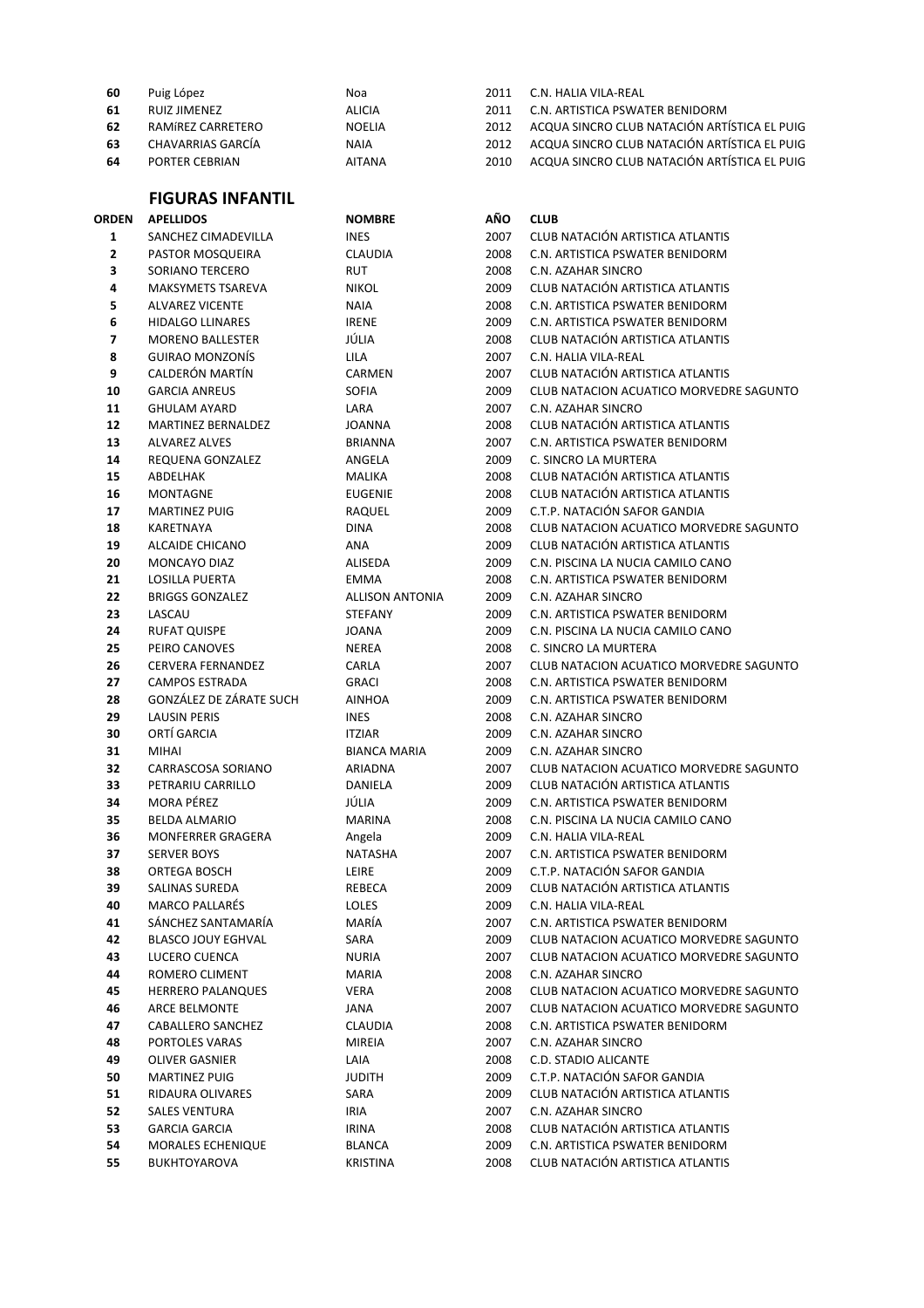

#### **Orden de salida III Liga Autonómica de Figuras y Rutinas Técnicas**

**a celebrar el 8 de mayo de 2022 en Nazaret**

## **SOLO TECNICO JUNIOR**

| <b>ORDEN</b>   | <b>APELLIDOS</b>          | <b>NOMBRE</b>   | AÑO  | <b>CLUB</b>                      |    |
|----------------|---------------------------|-----------------|------|----------------------------------|----|
| $\mathbf{1}$   | <b>BAKER</b>              | <b>NATALIE</b>  | 2006 | C.N. ARTISTICA PSWATER BENIDORM  | Λ  |
| $\overline{2}$ | <b>MOTA FERNANDEZ</b>     | <b>AINARA</b>   | 2004 | CLUB NATACIÓN ARTISTICA ATLANTIS | В  |
| 3              | <b>LLORA DE GREGORIO</b>  | LUNA            | 2004 | CLUB NATACIÓN ARTISTICA ATLANTIS | Α  |
| 4              | <b>DOLZ FERRANDEZ</b>     | <b>VICTORIA</b> | 2004 | C.N. AZAHAR SINCRO               | Α  |
| 5              | CABRERA ORDOÑEZ           | LAIA            | 2005 | C.N. AZAHAR SINCRO               | B  |
|                | <b>DUO TECNICO JUNIOR</b> |                 |      |                                  |    |
| <b>ORDEN</b>   | <b>APELLIDOS</b>          | <b>NOMBRE</b>   | AÑO  | <b>CLUB</b>                      |    |
| $\mathbf{1}$   | <b>FERNANDEZ TAFALLA</b>  | <b>NOELIA</b>   | 2006 | CLUB NOU GODELLA NATACIÓN        | A  |
|                | <b>BERNABEU BAIXAULI</b>  | JULIA           | 2006 | CLUB NOU GODELLA NATACIÓN        |    |
| $\overline{2}$ | <b>BAKER</b>              | <b>NATALIE</b>  | 2006 | C.N. ARTISTICA PSWATER BENIDORM  | A  |
|                | <b>SERVER BOYS</b>        | <b>NATASHA</b>  | 2007 | C.N. ARTISTICA PSWATER BENIDORM  |    |
| 3              | <b>OLMO GONZALEZ</b>      | <b>IRENE</b>    | 2005 | <b>C.D. STADIO ALICANTE</b>      | Α  |
|                | <b>GIMENEZ MIRA</b>       | <b>ESTHER</b>   | 2006 | <b>C.D. STADIO ALICANTE</b>      |    |
| 4              | <b>BONET PITARCH</b>      | <b>MAYA</b>     | 2006 | C.N. HALIA VILA-REAL             | Α  |
|                | <b>GUIRAO MONZONÍS</b>    | <b>LILA</b>     | 2007 | C.N. HALIA VILA-REAL             |    |
| 5              | MORELLA GARCIA            | <b>MAR</b>      | 2005 | C.N. AZAHAR SINCRO               | В  |
|                | <b>FLORS TREVIÑO</b>      | ANGELA          | 2006 | C.N. AZAHAR SINCRO               |    |
|                | <b>DOLZ FERRANDEZ</b>     | <b>VICTORIA</b> | 2004 | C.N. AZAHAR SINCRO               | R1 |
| 6              | <b>ARENAS MARTINEZ</b>    | LUCIA           | 2006 | C.N. AZAHAR SINCRO               | Α  |
|                | <b>FABREGAT ADSUARA</b>   | LOLA            | 2005 | C.N. AZAHAR SINCRO               |    |
| $\overline{7}$ | <b>MELIA LAPRESTA</b>     | <b>BLANCA</b>   | 2004 | CLUB NATACIÓN ARTISTICA ATLANTIS | B  |
|                | <b>MELIA LAPRESTA</b>     | <b>MARINA</b>   | 2006 | CLUB NATACIÓN ARTISTICA ATLANTIS |    |
| 8              | <b>ROBLES MAS</b>         | <b>NATALIA</b>  | 2006 | C.N. ARTISTICA PSWATER BENIDORM  | B  |
|                | PASTOR CERDÁN             | BELÉN           | 2005 | C.N. ARTISTICA PSWATER BENIDORM  |    |
|                | <b>GALAN SOLANA</b>       | ALBA            | 2005 | C.N. ARTISTICA PSWATER BENIDORM  | R1 |
| 9              | <b>MOTA FERNANDEZ</b>     | <b>AINARA</b>   | 2004 | CLUB NATACIÓN ARTISTICA ATLANTIS | Α  |
|                | <b>SANCHEZ LEGUA</b>      | <b>IRENE</b>    | 2004 | CLUB NATACIÓN ARTISTICA ATLANTIS |    |
|                | <b>ALVAREZ RUIZ</b>       | SELENE          | 2005 | CLUB NATACIÓN ARTISTICA ATLANTIS | R1 |

#### **EQUIPO TECNICO JUNIOR**

| <b>ORDEN</b> | <b>APELLIDOS</b>        | <b>NOMBRE</b>   | AÑO  | <b>CLUB</b>                     |                |
|--------------|-------------------------|-----------------|------|---------------------------------|----------------|
| 1            | <b>FLORS TREVIÑO</b>    | ANGELA          | 2006 | C.N. AZAHAR SINCRO              | A              |
|              | VIZCAINO SOLSONA        | <b>MIREIA</b>   | 2006 | C.N. AZAHAR SINCRO              |                |
|              | <b>ARENAS MARTINEZ</b>  | <b>LUCIA</b>    | 2006 | C.N. AZAHAR SINCRO              |                |
|              | CABRERA ORDOÑEZ         | LAIA            | 2005 | C.N. AZAHAR SINCRO              |                |
|              | <b>FABREGAT ADSUARA</b> | <b>LOLA</b>     | 2005 | C.N. AZAHAR SINCRO              |                |
|              | <b>MORELLA GARCIA</b>   | <b>MAR</b>      | 2005 | C.N. AZAHAR SINCRO              |                |
|              | <b>DOLZ FERRANDEZ</b>   | <b>VICTORIA</b> | 2004 | C.N. AZAHAR SINCRO              |                |
|              | RABASSA BREVA           | <b>LLEDO</b>    | 2004 | C.N. AZAHAR SINCRO              |                |
|              | ORTIZ SOS               | <b>INES</b>     | 2006 | C.N. AZAHAR SINCRO              | R <sub>1</sub> |
|              | PESUDO JANES            | MERITXELL       | 2004 | C.N. AZAHAR SINCRO              | R <sub>2</sub> |
| $\mathbf{2}$ | <b>BAKER</b>            | <b>NATALIE</b>  | 2006 | C.N. ARTISTICA PSWATER BENIDORM |                |
|              | <b>SERVER BOYS</b>      | <b>NATASHA</b>  | 2007 | C.N. ARTISTICA PSWATER BENIDORM |                |
|              | <b>ROBLES MAS</b>       | <b>NATALIA</b>  | 2006 | C.N. ARTISTICA PSWATER BENIDORM |                |
|              | <b>GALAN SOLANA</b>     | ALBA            | 2005 | C.N. ARTISTICA PSWATER BENIDORM |                |
|              | <b>ESCODA PEREZ</b>     | <b>MAR</b>      | 2005 | C.N. ARTISTICA PSWATER BENIDORM |                |
|              | <b>ALVAREZ ALVES</b>    | <b>BRIANNA</b>  | 2007 | C.N. ARTISTICA PSWATER BENIDORM |                |
|              | SÁNCHEZ SANTAMARÍA      | MARÍA           | 2007 | C.N. ARTISTICA PSWATER BENIDORM |                |
|              | PASTOR CERDÁN           | BELÉN           | 2005 | C.N. ARTISTICA PSWATER BENIDORM |                |
|              |                         |                 |      |                                 |                |